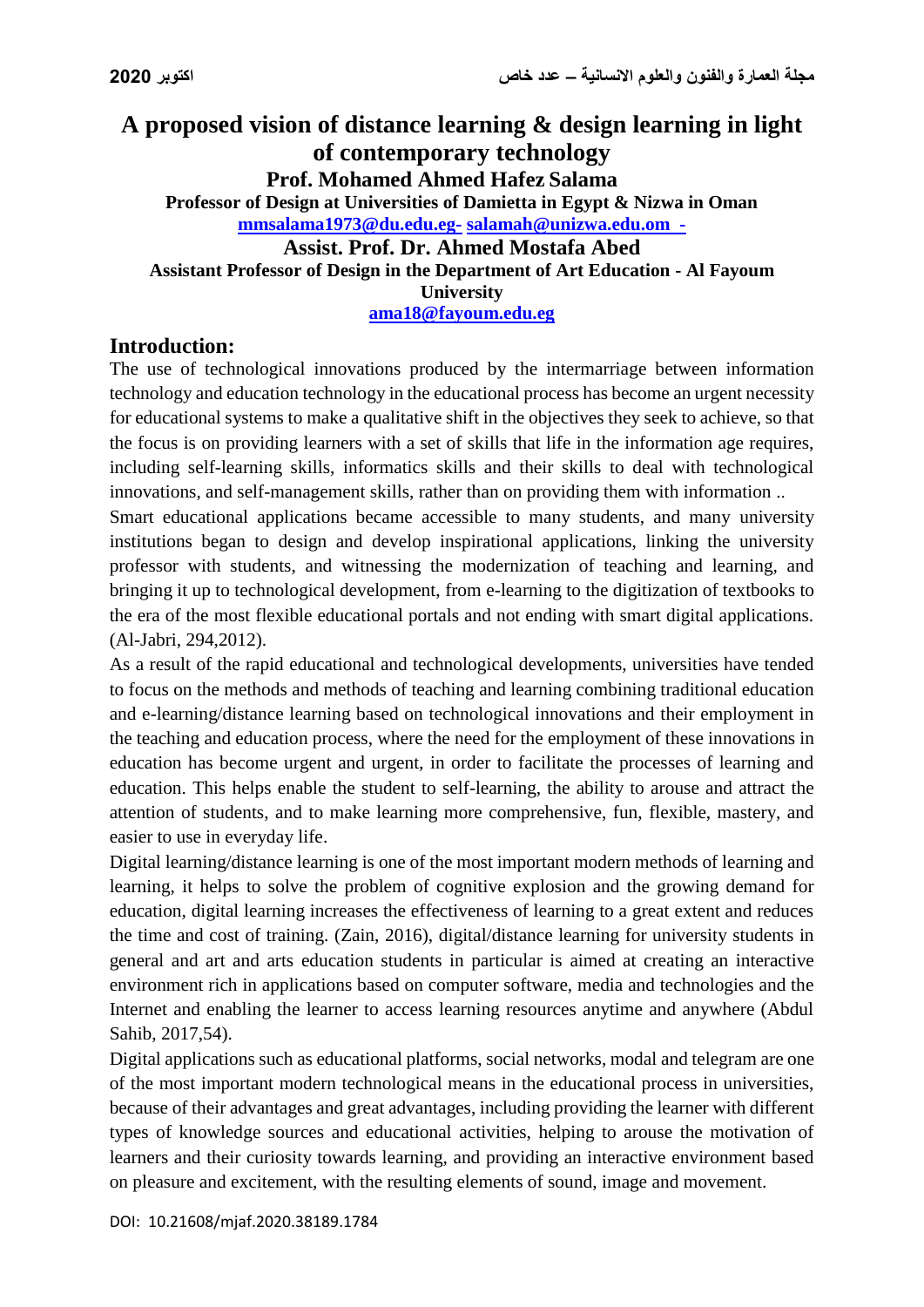These features are integrated into each other to give flexibility in the multiple choices of interaction with e-learning systems, and with the materials and courses presented in digital format. From this point of view, interactive communication has been linked to modern means of communication and to the applications of their systems in various areas of teaching and learning. The "e-learning/ distance learning" is rooted in Programmed Learning, adopted in Computer Assisted Learning, which has been an important part of Distance Learning, Online Learning, Virtual And Open Education to become e-learning or Digital Learning, where all previous methods have become part of it .

The concept of 'interaction' has been strengthened by the development of technological means and media; The term 'interactive' launch was associated with the recruitment patterns of these multiple methods and technologies, thus moving from communication to 'interaction'. The communicative method employed audiovisual means to teach design and the arts where it focused on students learning cognitive, cognitive and skill aspects during the process of education, and not only provided education in its traditional form, but turned it into a kind of suspense process during the process of receiving and learning..

## **Study problem:**

E-learning/distance learning, educational recruitment of multiple means and means of communication, and the information use of their innovative and diverse systems have enabled us to study the development of human communication and receiving methods in all its forms and forms, and to serve the knowledge and technical community based on the quality of education and training and the value of academic scientific research carried out by universities through their academic programs...

To benefit from this cognitive and technical development, educational institutions, institutes and universities have sought to develop electronic programs and curricula and present them electronically on the International Information Network through educational platforms, model programs and others. With this new orientation, which reconciles the principles of technical applications with the basics of scientific theories, new names have gained new names that, understandably, point to the change in the ways in which knowledge is communicated and the mechanisms for presenting it..

In this integrative context between scientific theories and their technological applications, the concept of e-learning has crystallized, in which design is seen as a necessary and visual knowledge medium that helps students learn educational content, teaching theories and learning as a guided methodology, and information technology as a stimulating organizational and management equipment.

#### **Based on the above, the problem of research is determined by the following main question:**

- What are the requirements for a proposed vision to teach and learn design remotely in light of contemporary technologies and media?

#### **The Chair's question sits in a number of sub-questions:**

- What are the concepts and foundations of e-learning?

- What are the components of e-learning, its programs and its media?

- What is the proposed vision for teaching and learning design remotely in light of contemporary technologies and media?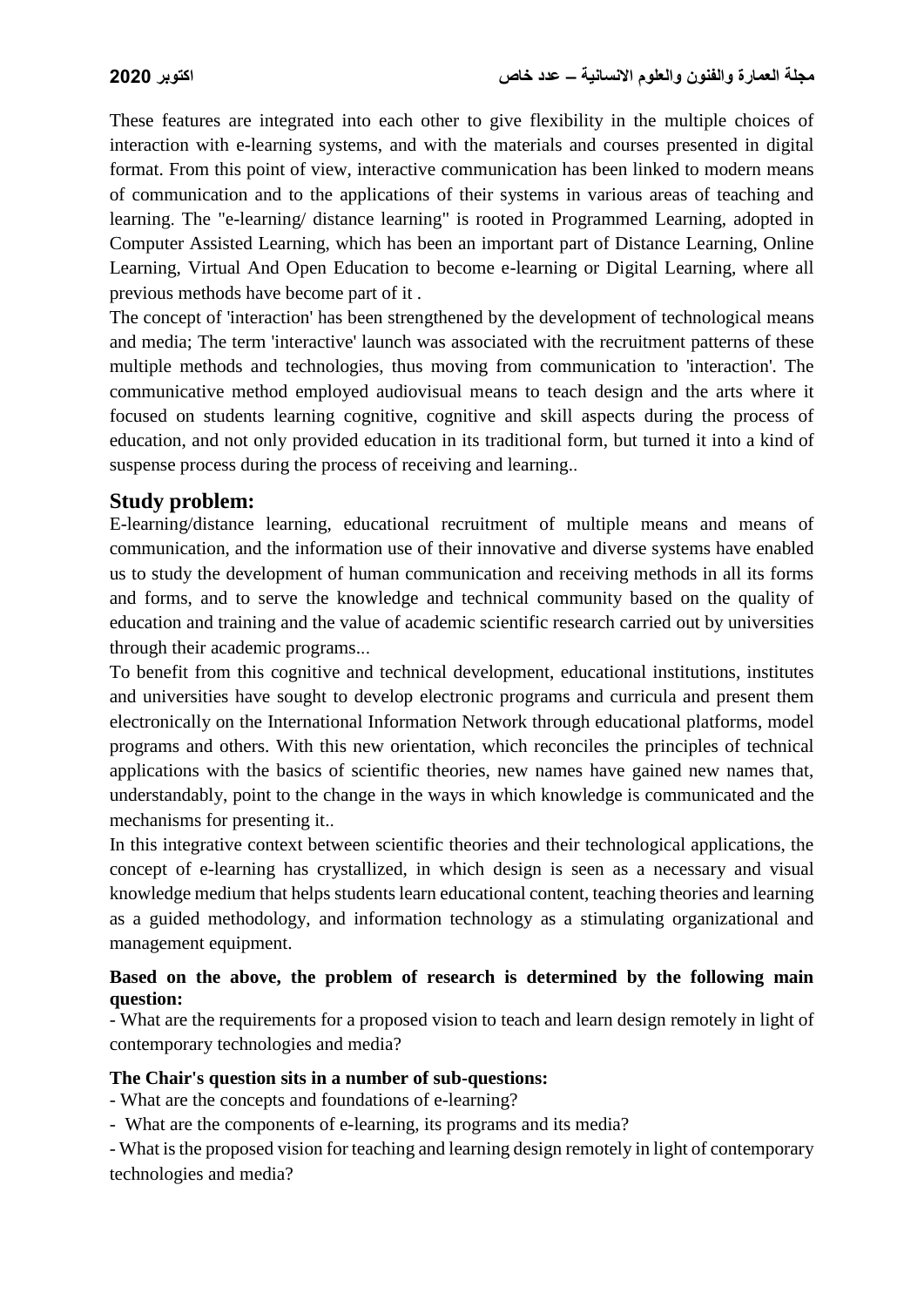## **Research goals:**

The goal of the current research is to achieve an advanced level of education and distance design learning in the fields of teaching and evaluation, by identifying the concepts, concepts and components of e-learning, and identifying the concept, importance and management of learning by opening channels of continuous communication between faculty members and students with the multiplicity of learning resources available to them such as educational platforms, moods and social networks.

## **The importance of research:**

Many educational and technical studies have confirmed that the level, quality and quality of the educational and arts education programs of students in university institutions depends on the level and quality of the foundation's programs, capabilities and capabilities, and on the extent to which students are given teaching and learning skills through research and experimentation, as well as the commitment to develop so that university programs and teaching methods always keep pace with the movement of technological change and increasingly rapid development, which adds something new to their knowledge and experience. It also depends on the extent to which the knowledge, cognitive and skill needs of distance design education are met.

Therefore, the importance of research is to address a new concept that has emerged in the light of modern technology, which is to teach and learn remote design in the light of contemporary technologies and media and to identify all aspects that help improve and develop educational and technical performance in general.

## **Research methodology:**

The current research method used descriptive research as it is more suited to the nature of the research and its objectives, it is based on collecting accurate and detailed descriptions of existing phenomena in order to use information and data to develop smarter plans to improve the conditions and technical and educational processes.

#### **A- Concepts of e-learning/ distance learning, its foundations and techniques:**

E-learning is one of the modern methods adopted in various fields of education and learning, including arts and art education, and its concepts and terminology have varied. Other terms and concepts are often used interchangeably with the concept of 'e-learning', and refer to the same meanings, objectives and applications, such as 'Distance learning' or 'Remote Learning' virtual learning, 'network learning' Net - Work Learning, 'Online Learning' and 'Education' These terms and concepts are used in exchange for 'direct education' or 'traditional education' that takes place face to face with the teacher and learner at a specific time and place .

#### **1- E-learning platforms:**

It is an intensive electronic course aimed at a large number of students, consisting of videos to explain the course provided by professors, experts, reading materials and tests, as well as forums for communication between students and teachers on the one hand and students and each other on the other, and studying in non-synchronous educational platforms i.e. based on students' selflearning. (saez,2014,33), it's also the teaching, learning and research resources available through any medium - digital or non-digital - that fall into the public domain or are issued under an open license that allows others to use it freely, use, adapt and redistribute without any restrictions or limitations.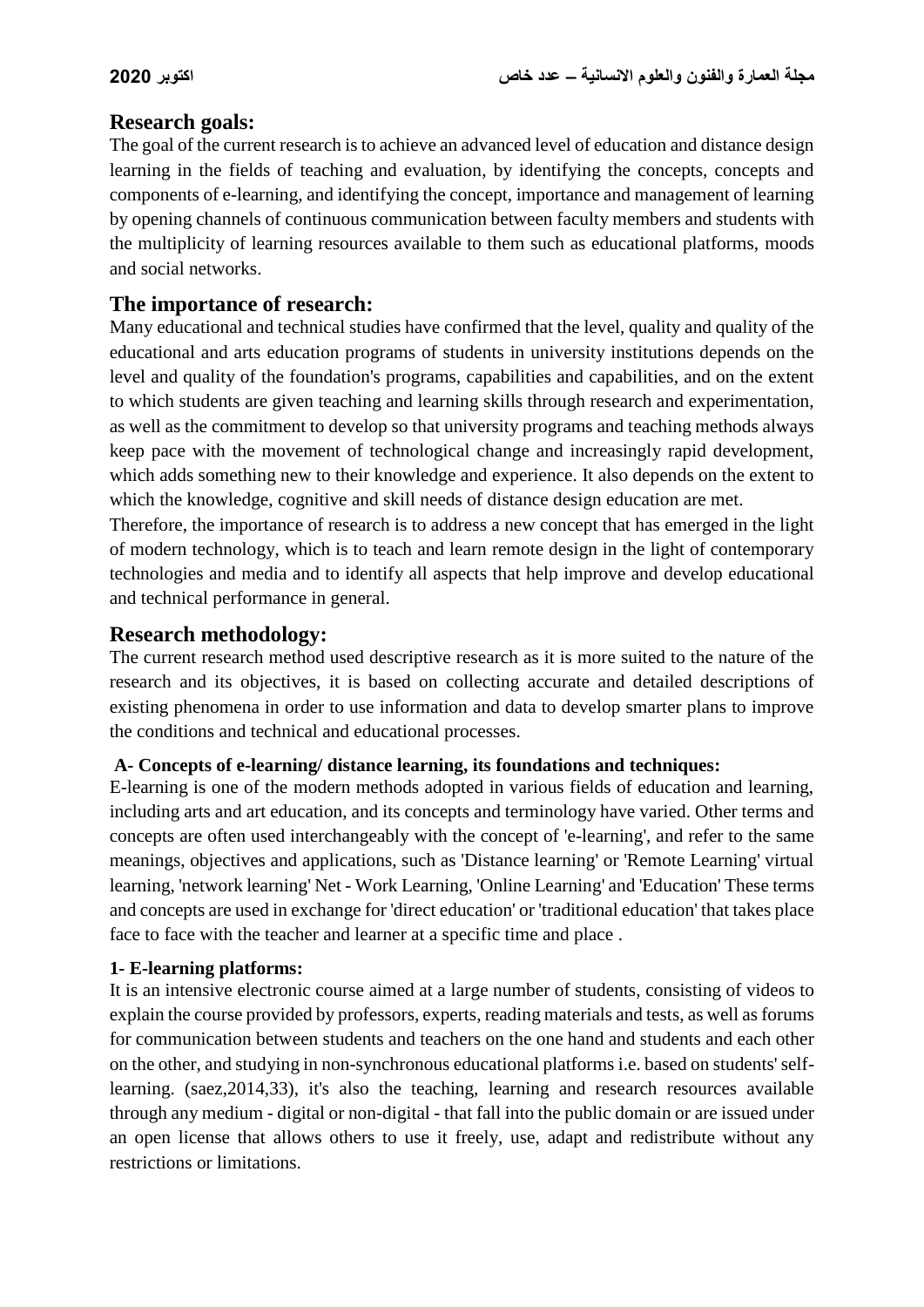### **2- Moodle:**

Moodle is one of the most important open source systems that contain the requirements of the virtual school, an education management system and the development of an e-learning environment, which is open source and is designed to help the learner provide an electronic learning environment, and can be used at the individual or institutional levels. It is free of charge on the Internet, can be modified and developed, and is easy to handle by programmers. Abu khatwa (2011,3) notes that the system is based on educational principles and supports more than 70 languages and is used in more than 200 countries to develop and manage its electronic curricula.

One of the advantages of the model system, which can be greatly utilized in education, the possibility of modifications and updates to the system and its tools, which helps to develop it and keep pace with various technical developments, and access it over the Internet at any time and anywhere, and its access to schools or universities alike (ALMomni,2010,44), it also supports the Scorm standards. It can be used for different learning activities, both individual and collective, with the aim of building an environment rich in collaborative learning.

## **Proposed scenario:**

The philosophy of the proposed perception is based on the fact that universities are the institutions concerned with preparing students, training them and providing them with the necessary skills for working life and preparing them in accordance with the requirements of technological developments in the current era, and that requires them to follow up all the new teaching and learning methods and all the media that contribute to the preparation of learners, these modern developments include the model program and educational platforms, which many countries employ in the educational process at universities at the international level and the Arab level. Where different colleges employ their use significantly in the educational process, this proposed vision comes to illustrate the steps and stages proposed to activate the use of these programs and educational platforms in the educational process.

## **In the light of the philosophy of the proposed perception and its most important premises, the objectives of the proposed perception can be defined in the following points :**

1- Develop stages and steps that explain to all university employees the way to go in the case of employing these educational platforms and programs in the educational process and also explains the mechanism for implementing these stages in detail .

2- Help the faculty members to use these different platforms and programs in the educational process in order to clarify the stages and procedures for their implementation and all that Professor Sui has to follow, and it is also in the proposed scenario to clarify the role of the faculty member when using these educational platforms and various programs in education.

3- Helping students to use these different educational platforms and programs in learning, in order to clarify the role required of them in them. To clarify the mechanisms and controls that regulate the work and reassure the student in terms of privacy and security precautions.

4- Provide a set of methods and methods in the discussion with students and lessons and answer their questions and assign them to different tasks and follow them